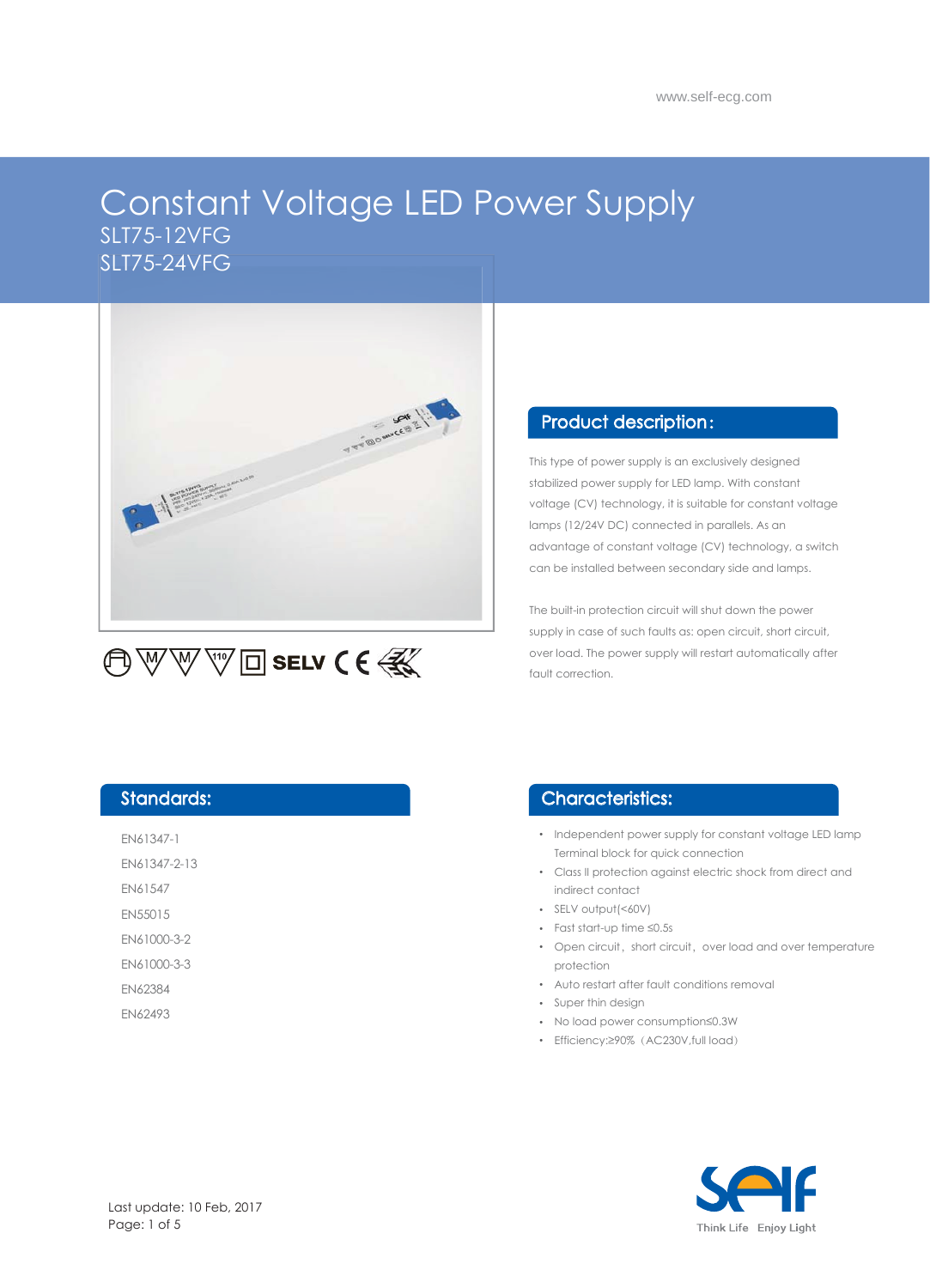## Specifications:

| Model               |                                                                                                                                                                                                                                                                                                                                                                                                                                                                                                                                                                                                                                                                                                                                           | <b>SLT75-12VFG</b>    | <b>SLT75-24VFG</b> |
|---------------------|-------------------------------------------------------------------------------------------------------------------------------------------------------------------------------------------------------------------------------------------------------------------------------------------------------------------------------------------------------------------------------------------------------------------------------------------------------------------------------------------------------------------------------------------------------------------------------------------------------------------------------------------------------------------------------------------------------------------------------------------|-----------------------|--------------------|
| Output              | turn on time(S)                                                                                                                                                                                                                                                                                                                                                                                                                                                                                                                                                                                                                                                                                                                           | < 0.5                 | < 0.5              |
|                     | output power(W)                                                                                                                                                                                                                                                                                                                                                                                                                                                                                                                                                                                                                                                                                                                           | 75                    | 75                 |
|                     | output votage(V)                                                                                                                                                                                                                                                                                                                                                                                                                                                                                                                                                                                                                                                                                                                          | 12                    | 24                 |
|                     | output voltage tolerance <sup>O</sup>                                                                                                                                                                                                                                                                                                                                                                                                                                                                                                                                                                                                                                                                                                     | $+/-5%$               | $+/-5%$            |
|                     | ripple voltage(mV)                                                                                                                                                                                                                                                                                                                                                                                                                                                                                                                                                                                                                                                                                                                        | 500(Vp-p)             | $200(Vp-p)$        |
|                     | working current range(A)                                                                                                                                                                                                                                                                                                                                                                                                                                                                                                                                                                                                                                                                                                                  | $0-6.25A$             | $0 - 3.1A$         |
|                     | dimming interface                                                                                                                                                                                                                                                                                                                                                                                                                                                                                                                                                                                                                                                                                                                         | <b>No</b>             |                    |
|                     | dimming range                                                                                                                                                                                                                                                                                                                                                                                                                                                                                                                                                                                                                                                                                                                             | n/a                   |                    |
| Input               | rated supply voltage(Vac)                                                                                                                                                                                                                                                                                                                                                                                                                                                                                                                                                                                                                                                                                                                 | 220-240               | 220-240            |
|                     | voltage range(Vac)                                                                                                                                                                                                                                                                                                                                                                                                                                                                                                                                                                                                                                                                                                                        | 198-264               | 198-264            |
|                     | line frequency(Hz)                                                                                                                                                                                                                                                                                                                                                                                                                                                                                                                                                                                                                                                                                                                        | 50/60                 | 50/60              |
|                     | input current(mA)                                                                                                                                                                                                                                                                                                                                                                                                                                                                                                                                                                                                                                                                                                                         | Max.500               | Max.500            |
|                     | efficiency <sup>2</sup>                                                                                                                                                                                                                                                                                                                                                                                                                                                                                                                                                                                                                                                                                                                   | 91.5%                 | 91.6%              |
|                     | average efficiency <sup>®</sup>                                                                                                                                                                                                                                                                                                                                                                                                                                                                                                                                                                                                                                                                                                           | 90.66%                | 90.18%             |
|                     | no load power consumption(W)                                                                                                                                                                                                                                                                                                                                                                                                                                                                                                                                                                                                                                                                                                              | $\leq 0.3$            | $\leq 0.3$         |
|                     | power factor <sup>2</sup>                                                                                                                                                                                                                                                                                                                                                                                                                                                                                                                                                                                                                                                                                                                 | 0.95                  | 0.90C              |
|                     | inrush current(lpk)                                                                                                                                                                                                                                                                                                                                                                                                                                                                                                                                                                                                                                                                                                                       | 46A/180us             | 46A/180us          |
| Protection          | over voltage protection                                                                                                                                                                                                                                                                                                                                                                                                                                                                                                                                                                                                                                                                                                                   | <b>YES</b>            | <b>YES</b>         |
|                     | short circuit protection                                                                                                                                                                                                                                                                                                                                                                                                                                                                                                                                                                                                                                                                                                                  | <b>YES</b>            | <b>YES</b>         |
|                     | over temperature protection                                                                                                                                                                                                                                                                                                                                                                                                                                                                                                                                                                                                                                                                                                               | <b>YES</b>            | <b>YES</b>         |
|                     | automatic restart                                                                                                                                                                                                                                                                                                                                                                                                                                                                                                                                                                                                                                                                                                                         | <b>YES</b>            | <b>YES</b>         |
|                     | over load protection                                                                                                                                                                                                                                                                                                                                                                                                                                                                                                                                                                                                                                                                                                                      | <b>YES</b>            | <b>YES</b>         |
|                     | surge capacity                                                                                                                                                                                                                                                                                                                                                                                                                                                                                                                                                                                                                                                                                                                            | $L-N:1kV$             | $L-N:1kV$          |
| Ambient<br>and Life | Ta(C)                                                                                                                                                                                                                                                                                                                                                                                                                                                                                                                                                                                                                                                                                                                                     | $-2045$               | $-2045$            |
|                     | Tc max.( $C$ )                                                                                                                                                                                                                                                                                                                                                                                                                                                                                                                                                                                                                                                                                                                            | 90                    | 90                 |
|                     | Storage Temperature(C)                                                                                                                                                                                                                                                                                                                                                                                                                                                                                                                                                                                                                                                                                                                    | $-3080$               |                    |
|                     | ambient humidity range                                                                                                                                                                                                                                                                                                                                                                                                                                                                                                                                                                                                                                                                                                                    | 5%85%, Not condensing |                    |
|                     | nominal life-time(hrs)                                                                                                                                                                                                                                                                                                                                                                                                                                                                                                                                                                                                                                                                                                                    | 30'000@Tc=90C         |                    |
| Other               | weight(g)                                                                                                                                                                                                                                                                                                                                                                                                                                                                                                                                                                                                                                                                                                                                 | 162                   | 162                |
|                     | dimensions (LxWxH)(mm)                                                                                                                                                                                                                                                                                                                                                                                                                                                                                                                                                                                                                                                                                                                    | 298×30×16.5           |                    |
|                     | casing material                                                                                                                                                                                                                                                                                                                                                                                                                                                                                                                                                                                                                                                                                                                           | Plastic               |                    |
|                     | housing colour                                                                                                                                                                                                                                                                                                                                                                                                                                                                                                                                                                                                                                                                                                                            | White+Blue            |                    |
|                     | type of protection                                                                                                                                                                                                                                                                                                                                                                                                                                                                                                                                                                                                                                                                                                                        | <b>IP20</b>           |                    |
|                     | protection class                                                                                                                                                                                                                                                                                                                                                                                                                                                                                                                                                                                                                                                                                                                          | Class <sub>2</sub>    |                    |
| <b>Note</b>         | 1. Tolerance: includes set up tolerance, line regulation and load regulation.<br>2. Tested at full load, 230Vac. Refer to "Power Factor" and "EFFICIENT" curve graphs.<br>3. Calculate the model's average efficiency for each test voltage by testing at 100%, 75%, 50%, and 25% of<br>rated current and then computing the simple arithmetic erage of these four values.<br>4. All parameters NOT specially mentioned are measured at nominal voltage input, rated load and 25 of<br>ambient temperature.<br>5. The power supply is considered as a component that will be operated in combination with final equipment.<br>Since EMC performance will be affected by the complete installation, the final equipment manufacturers must |                       |                    |
|                     | re-qualify EMC Directive on the complete installation again.                                                                                                                                                                                                                                                                                                                                                                                                                                                                                                                                                                                                                                                                              |                       |                    |

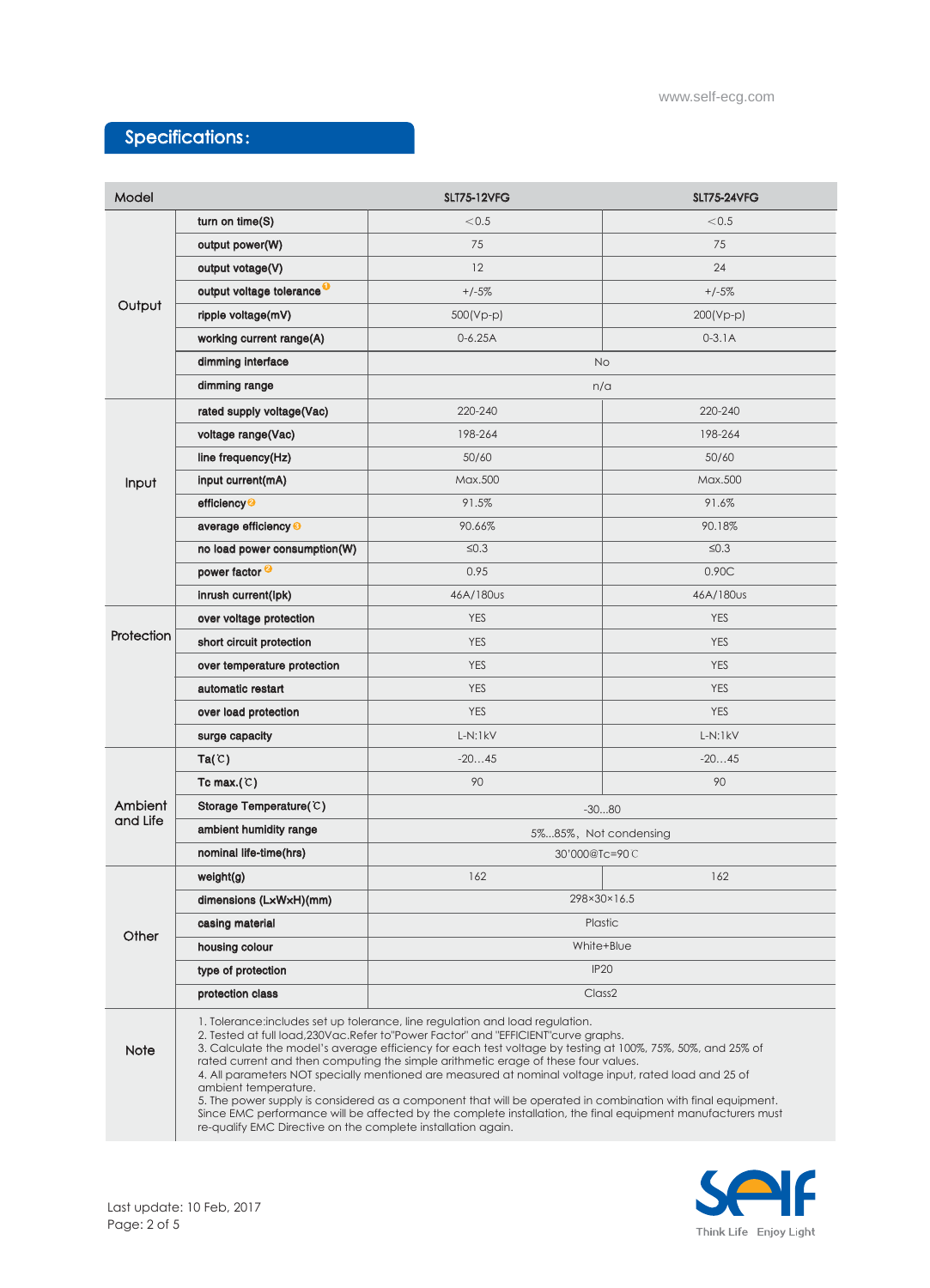Dimensions(mm):



Wiring diagram:



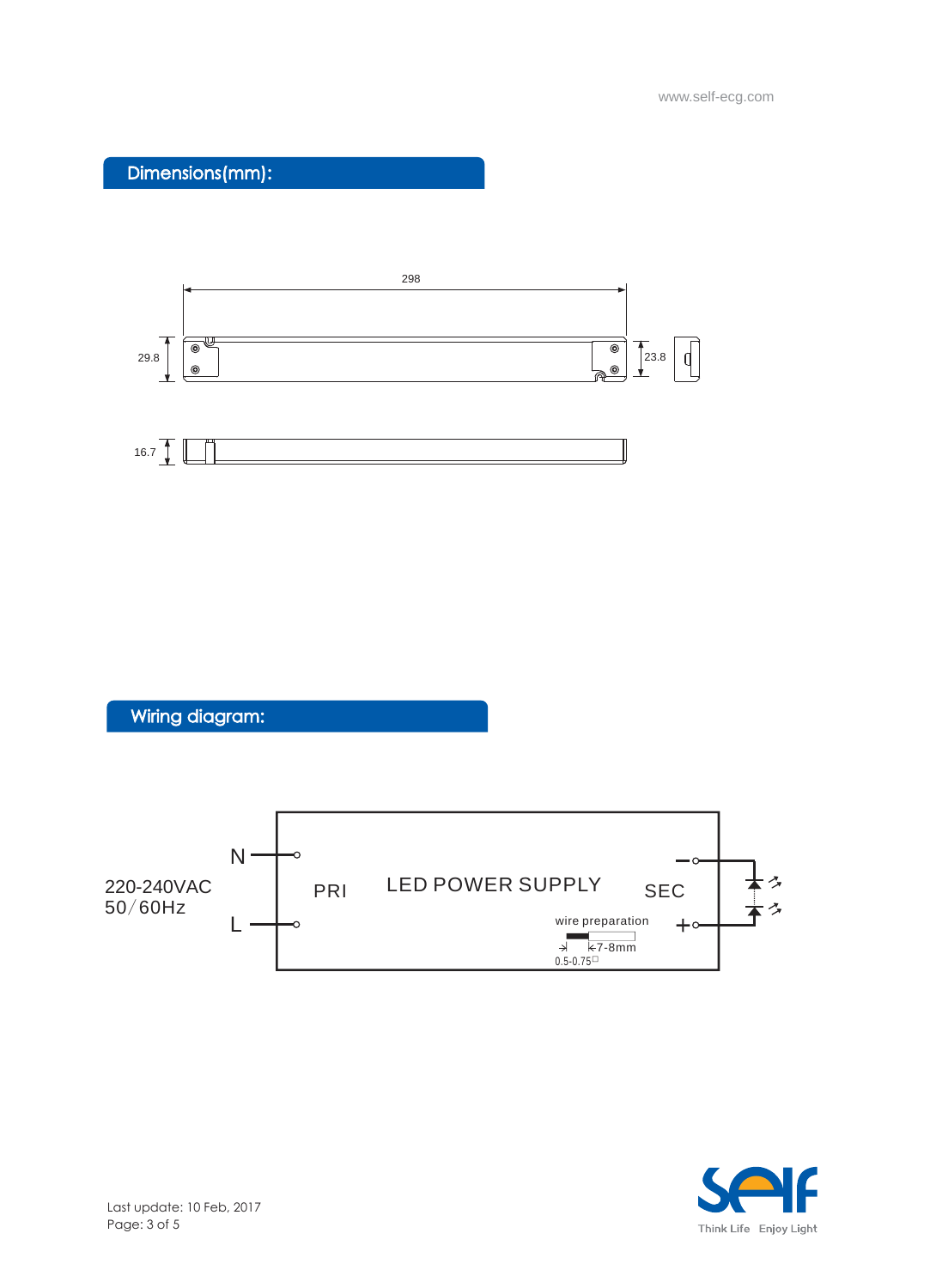## Electrical curves:



note

For constant current power supply,"LOAD" means the percentage of the maximum rated output voltage. For constant voltage power supply,"LOAD" means the percentage of the maximum rated output current.